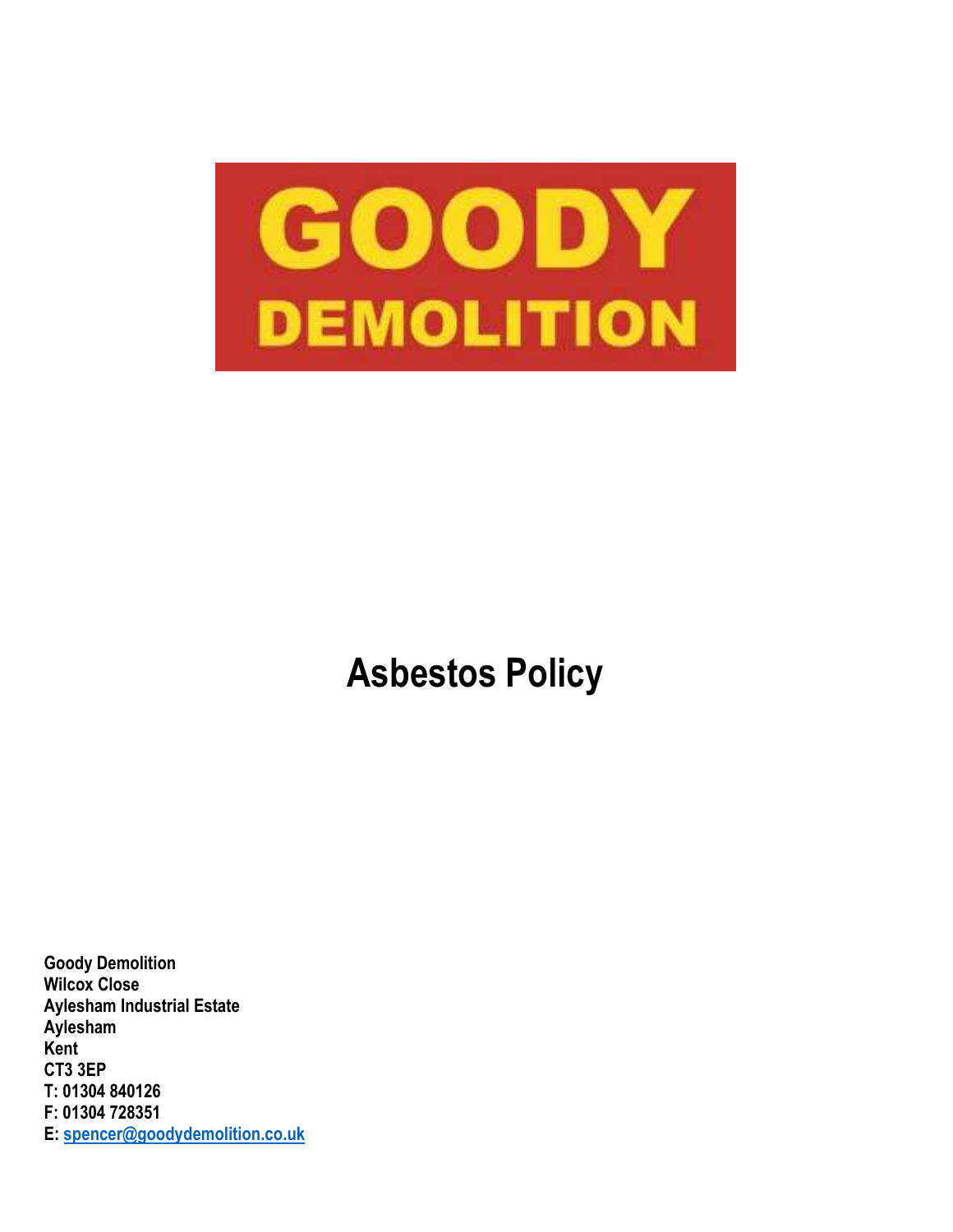# **ASBESTOS POLICY**

# **Reviewed:** 21-05-2019

# **Date of next review:** 21-05-2020

# **Version:** 2

| <b>Issue Number:</b> | Date:                       | <b>Comments:</b>       |
|----------------------|-----------------------------|------------------------|
| 001                  | 21 <sup>st</sup> March 2018 | <b>First Issue</b>     |
| 002                  | 21 <sup>st</sup> May 2019   | Addition of Change Log |
|                      |                             |                        |

#### **1. Introduction**

This document brings our asbestos policy regarding asbestos into line with the requirements of the control of asbestos at work regulations which were revised in April 2012.

#### **2. Responsibilities**

Goody Demolition's policy on asbestos intends to ensure so far as it is reasonably practicable, the health, safety and welfare at work of its employees and others who may encounter or be exposed to asbestos.

Goody Demolition's policy on asbestos shall ensure that known and identified locations of asbestos are recorded and that any such asbestos information is made available to those persons who require it i.e. Demolition / Refurbishment: Full access sampling and identification survey (Pre-demolition / Major Refurbishment Surveys)**.** A Demolition / Refurbishment asbestos survey is used to locate and describe, as far as reasonably practicable, all ACMs in the building and may involve destructive inspection, as necessary, to gain access to all areas, including those that may be difficult to reach.

A full sampling programme is undertaken to identify possible ACMs and estimates of the volume and surface area of ACMs made. The survey is designed to be used as a basis for the removal of ACMs from the building prior to demolition or major refurbishment /so the survey does not assess the condition of the asbestos/, other than to note areas of damage or where additional asbestos debris may be expected to be present.

Directors are responsible, so far as is reasonably practicable, for ensuring the health, safety and welfare at work of all employees in their respective departments. In particular they will:

Prepare and revise as necessary arrangements for the management and control of work involving asbestos including preparing the site specific method statements and risk assessments for non-notifiable asbestos removal and placing orders with a licensed asbestos removal company for the removal of all HSE notifiable asbestos from the structure prior to demolition..

Ensure appropriate training, information and instruction is provided for relevant employees, and personal instruction as appropriate including all necessary PPE (Type FFP3 Particle Masks, Disposable Coveralls, Disposable Gloves, Safety Eyewear and Safety Footwear when working in non-notifiable removal areas \*\* No access to notifiable asbestos areas, these must be dealt with by licensed asbestos removers.)

All operatives must be issued with the appropriate RPE which must be tested to ensure that the mask actually fits the operatives face and that this is carried out by someone who has been appropriate training to carry out the face fit test and that these records are kept within their personnel file.

Ensure that employees or relevant contractors are provided with appropriate information, regarding company procedures in areas containing Asbestos.

Ensure all workers/self employed doing notifiable non-licensed work with asbestos must be under health surveillance by a Doctor (by April 2015).

Ensure that a brief written record should be kept of non-licensed work, which has to be notified e.g. copy of the notification with a list of workers on the job, plus the level of likely exposure of those workers to asbestos. This does not require air monitoring on every job, if an estimate of degree of exposure can be made based on experience of similar past tasks or published guidance.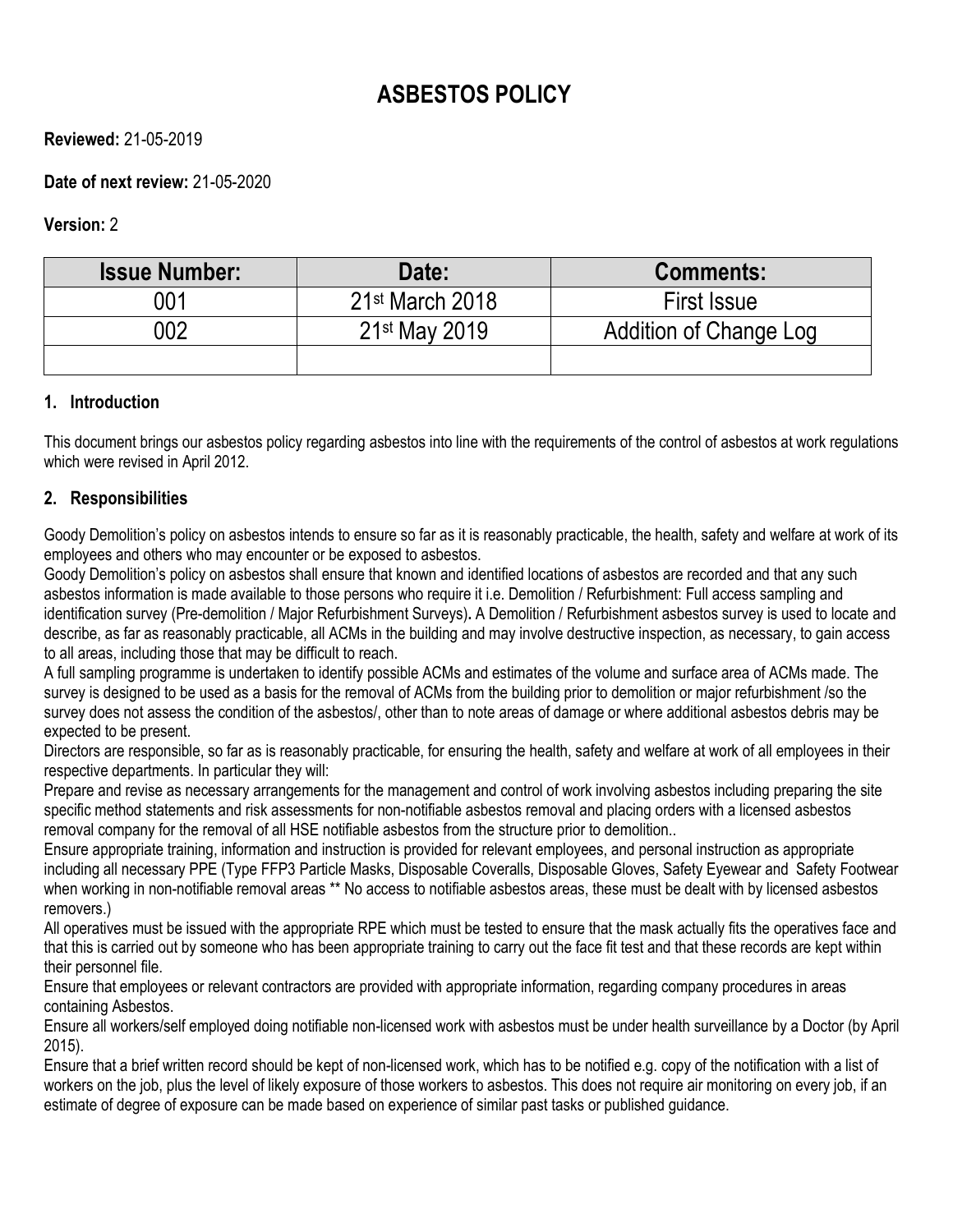# **3. What is Asbestos?**

Asbestos is a general name applied to a group of related, naturally occurring fibrous minerals, which have been commonly used in a range of building and equipment materials. There are three main types of asbestos:

- Chrysotile white
- Amosite brown
- Crocidolite blue

In addition legal provision also covers the following:

- Fibrous actinolite
- Fibrous anthophylite
- Fibrous tremolite

And any mixture containing any of those minerals.

Asbestos containing products have been widely used in buildings as construction materials, fireproofing, thermal insulation, electrical insulation, sound insulation, decorative plasters, roofing products, flooring products, heat resistant materials, gaskets, friction products etc. Since 1985 the new use of any material containing blue or brown asbestos has been banned. By 1999 the new use of any building materials containing white asbestos had been banned.

# **4. Health Effects of Asbestos**

All asbestos fibres, blue, brown and white are dangerous although the control limit for exposure to blue and brown fibres is lower than for white. There is no safe form of asbestos although products where the fibres are tightly bonded (e.g. asbestos cement roof sheets) are less likely to shed fibres than products where the fibres are more loosely bonded (e.g. asbestos insulating board AIB). The main route of entry to the body for asbestos is by inhalation of fibres.

There is no safe exposure level known for asbestos and once asbestos related diseases occur there is no known cure. There are three main types of serious health risks associated with exposure to asbestos fibres:

- Asbestosis chronic obstructive lung disease
- Lung cancer a fatal lung disease
- Mesothelioma a fatal cancer of the outer lining of the lung specific to asbestos exposure.

Statistics indicate that despite legislative controls, deaths due directly to asbestos are at an all time high of approximately 3000 deaths per year and are predicted to peak at 10000 cases by 2020.

It is recognised that the largest group of workers at risk from asbestos exposure are building workers, particularly those involved in repair and maintenance, refurbishment and demolition, including demolition operatives,

Diamond drilling contractors, plumbers, electricians – people who may encounter asbestos during their normal day to day work activities.

# **5. Legislation**

This policy is based on the following legislation and shall be amended in line with any changes.

- Health and Safety at Work etc. Act 1974
- The Control of Asbestos at Work Regulations 2012
- The Asbestos Licensing (Amendment) Regulations 1998
- The Asbestos Prohibitions Regulations
- The Management of Health and Safety at Work Regulations1999 (as Amended)
- The Construction Design and Management Regulations 2015.
- Hazardous waste regulations 2016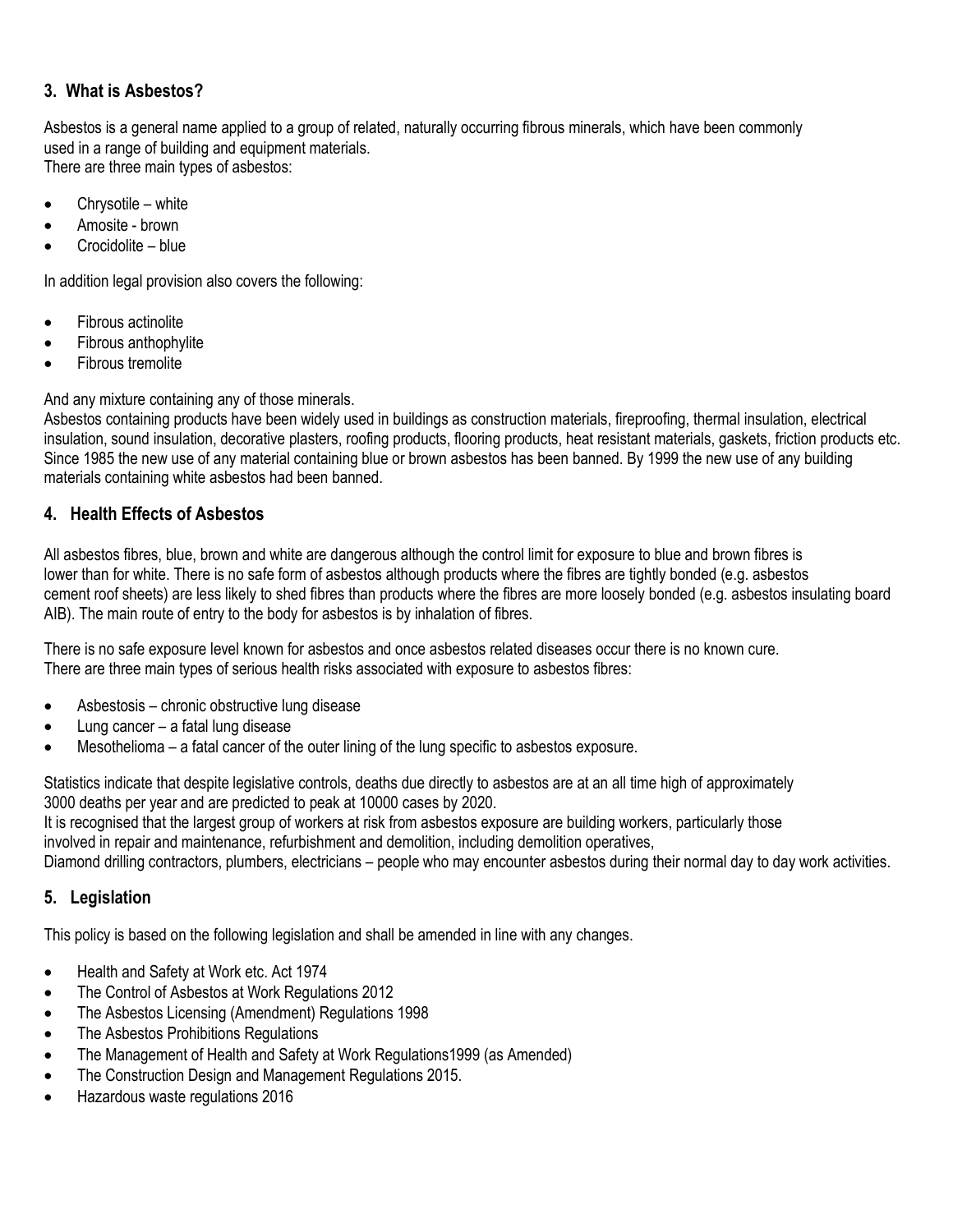# **6. The Control of Asbestos at Work Regulations**

These are substantial regulations incorporating an Approved Code of Practice and were last updated in 2002. They apply to everyone at risk from work with asbestos and extend statutory protection to all those who encounter asbestos at work or are affected by work activities involving it.

Key features of the regulations are:

- Taking reasonable steps to find asbestos containing materials in premises and checking their condition.
- Presuming materials contain asbestos unless there is strong evidence to suppose they do not.
- Keeping an up to date written record of the location and condition of the asbestos containing materials
- Assessing the risk of exposure to asbestos containing materials
- Preparing and implementing a plan to manage the risk.
- Other provisions include providing protective equipment, face fitting of respirators, keeping plant and equipment clean, providing information, training and necessary labelling.

# **7. The Asbestos Licensing Regulations**

These regulations prohibit anyone from carrying out work with asbestos insulation, asbestos coating or asbestos insulating board unless they hold a licence granted by the HSE (Health & Safety Executive).

However there are three exceptions to the requirement to hold a licence. These are:

The non-licensed work is now split into two categories - **Non-Licensed Work & Notifiable Non-Licensed Work (NNLW).**

#### **Non-Licensed Work**

To be exempt from needing a licence the work must be:

- Sporadic and low intensity to be considered sporadic and low intensity the concentration of asbestos in the air should not exceed 0.6f/cm3 measured over 10 minutes; and
- Carried out in such a way that the exposure of workers to asbestos will not exceed the legal control limit of 0.1 asbestos fibres per cubic centimetre of air (0.1 f/cm3); and
- Meet at least one of four other conditions:
- It is a short non-continuous maintenance task, with only non-friable materials (friability describes how likely an ACM is to release asbestos fibres when worked on, so non-friable materials will only release a small number of fibres during work); or
- It is a removal task, where the ACMs are in reasonable condition and are not being deliberately broken up, and the asbestos fibres are firmly contained within a matrix, e.g. the asbestos is coated, covered or contained within another material, such as cement, paint or plastic; or
- It is a task where the ACMs are in good condition and are being sealed or encapsulated to ensure they are not easily damaged in the future; or
- It is an air monitoring and control task to check fibre concentrations in the air, or it's the collection and analysis of asbestos samples to confirm the presence of asbestos in a material.

#### **Notifiable Non-Licensed Work**

All non-licensed work needs to be carried out with the appropriate controls in place. But for notifiable non-licensed work (NNLW), employers also have additional requirements to:

- Notify work with asbestos to the relevant enforcing authority;
- Ensure medical examinations are carried out; and
- Maintain registers of work (health records).

NNLW or non-licensed work has to be determined in each case and will depend on the type of work you are going to carry out, the type of material you are going to work on and its condition. The identification of the type of asbestos-containing material (ACM) to be worked on and an assessment of its condition are important parts of your risk assessment, which needs to be completed before you start work.